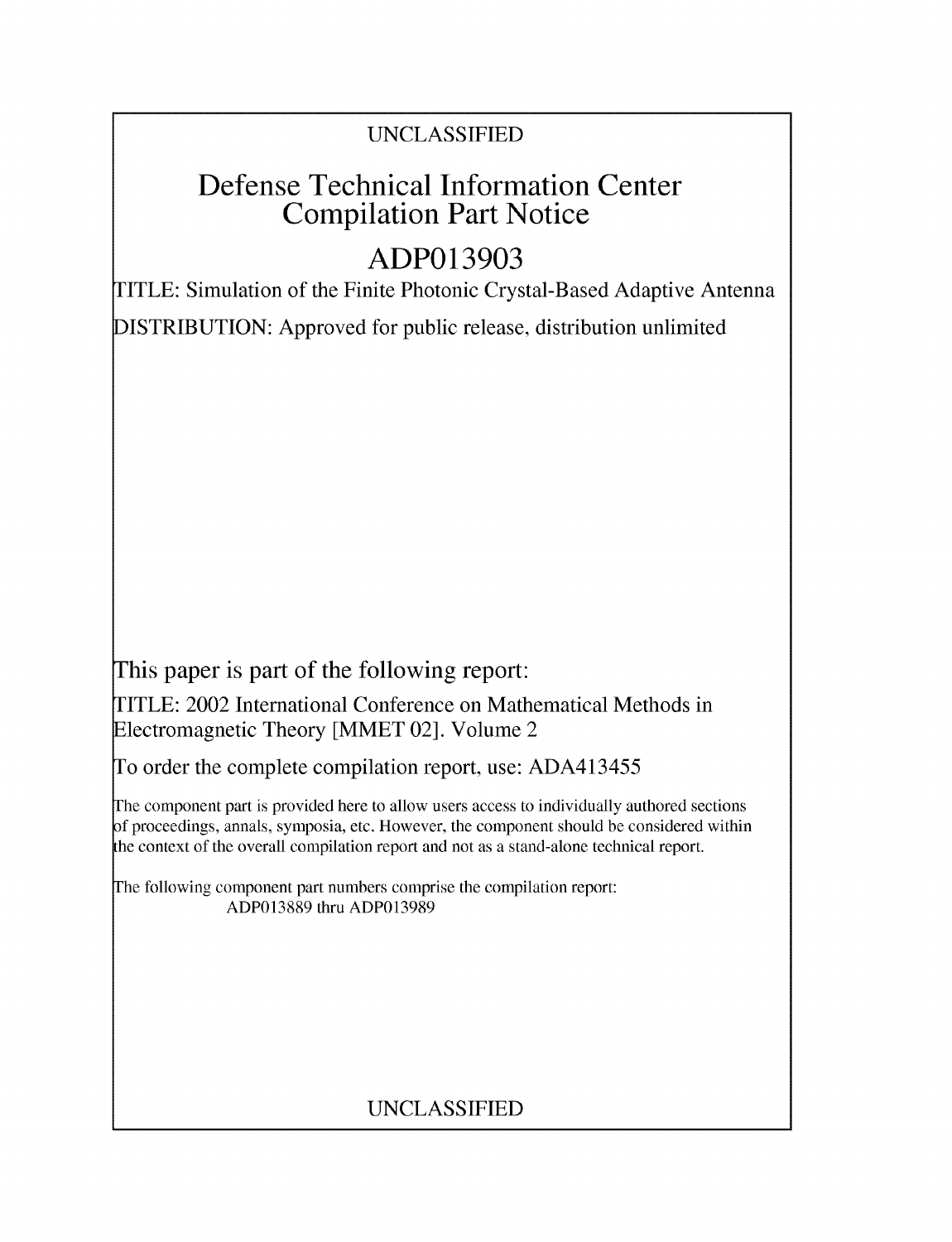### **SIMULATION** OF THE **FINITE PHOTONIC** CRYSTAL-**BASED ADAPTIVE ANTENNA**

A.Bijamov, R.Zaridze, K.Tavzarashvili, V.Tabatadze. Laboratory of Applied Electrodynamics, Tbilisi State University e-mail: lae@access.sanet.ge

### ABSTRACT

The present work is dedicated to the FPC based adaptive antenna structure simulation. The effectiveness of the photonic crystals in such implementation is discussed. Several types of antenna devices are presented. The influence of the inaccuracy during the technical realization of the device is studied.

#### **INTRODUCTION**

In the superhigh frequency band devices like mixers, separators, frequency filters, and splitter and so on are widely used. With the growth of operating frequency development of such devices also becomes complicated. In the sub-millimeter and optical frequencies range the devices of special type - so called photonic devices become efficient. The main part of such device is a crystal dielectric structure with the defects, introduced to it in special way. According to the nature of photonic crystals there are gaps in their spectrum, that causes some frequencies to be filtered out  $-$  and some  $-$  pass through. The ordinary absorbing media transforms the power of electromagnetic wave to heat. Instead, the band-gap does not dissipate power  $-$  it is accumulated and can therefore be supplied to necessary direction. The placements of defects in the crystal define its behavior towards the propagating wave – will it split, mix, or filter it. For example, one can introduce several "channels" to the crystal, that having different resonant capabilities will provide a way of exarticulation the carriers of different frequencies from the incoming signal. All these properties of the photonic crystals can be used also to develop an efficient antenna device having the specified parameters. Experimental way of developing and investigating such structures is either too time consuming and expensive, or quite impossible because some of the system's properties can not be easily changed continuously, or the defect's positions can not be arbitrary chosen.

In the present work several types of antenna are discussed, developed using the specially created software for the field propagation in FPC structures numerical simulation for the device's parameters optimization

#### **MODEL**

As a photonic crystal a rectangular body has been taken with the defects represented by the metallic rods, located inside it. The excitation is applied at the arbitrary point inside the crystal and is simulated by the cylindrical wire. The numerical solution of the corresponding electrodynamic problem is fulfilled using MAS [1]. By means of the created software several numerical results have been obtained, demonstrating the ability of such structure to serve as a core elements in complicated optical and **SHF** devices, as well as the capabilities of the software to analyze and simulate different configurations - to avoid expensive experimental development.

KIEV, UKRAINE, IX-TH INTERNATIONAL CONFERENCE ON MATHEMATICAL METHODS IN ELECTROMAGNETIC THEORY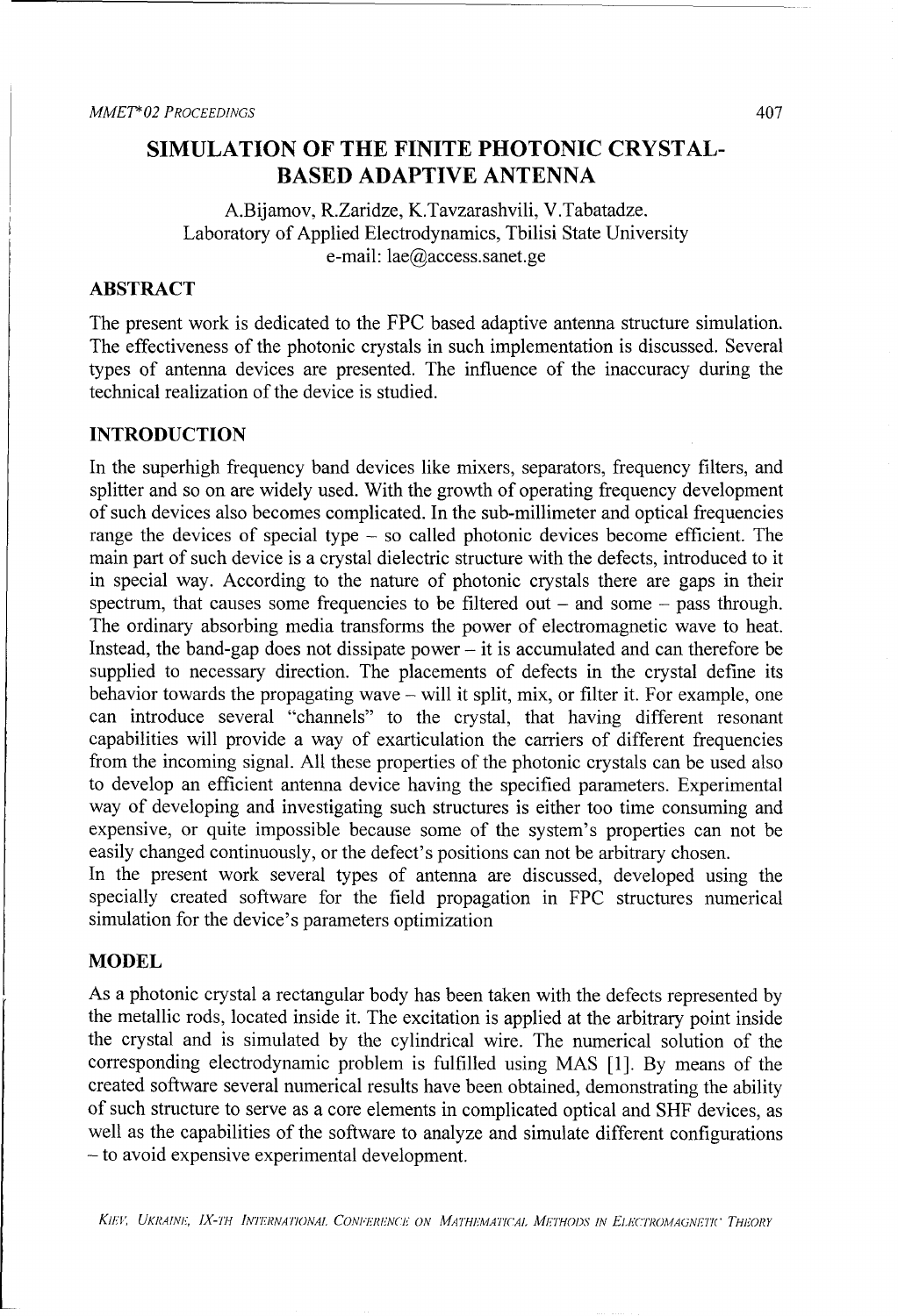





**16.32**

 $34.7<sup>°</sup>$ 

 $23.16$ 

11.58

 $0.00\left.\right|_{6.00}$ 



The presented sandwich-like antenna structure consists of a two metallic plates with the dielectric photonic crystal located between them (Fig.l). A periodical structure is formed by the homogeneously distributed metallic cylindrical rods inside the antenna volume. A defect is a vacancy - absence of the rod in the given cell. The antennas' feeding is supplied by a coaxial cable and is simulated by the linear current. The resonant channels are formed by the defects introducing a phase delays to the propagating in them wave, thus promoting the directed radiation behavior of the antenna. The near field distribution at the resonant frequency and the pattern of radiation is presented on Fig 2.









 $\mathcal{L}_{\text{obs}}$ 

 $-48$  degrees

In some application it is necessary for the antenna to be adaptive i.e. able to shift the beam of radiation electrically, for example, changing the phases of feeding currents. For this purpose. a slightly altered FPC structure has been developed, shown on Fig 3. The feeding is applied by the two phased sources.

**M** *122* **M. 11** i **11,1111A**

On Fig. 4 the frequency response of an antenna is shown. The presented near field plot correspond to the first peak's left slope. The nearer the frequency is to the resonant one, the more effective will be radiation. but the beam shifting possibility will be decreased. This rectangular antenna may be implemented when just slight beam steering capabilities are needed.



Fig 6. The hexagonal FPC structure, its near fields and Patterns at different feeding phases sets More flexible and omni-steerable antenna can be built up using the symmetrical hexagonal lattice as the core for the FPC (fig 6).

 $K$ IET, UKRAINE, IX-TH INTERNATIONAL CONFERENCE ON MATHEMATICAL METHODS IN ELECTROMAGNETIC THEORY